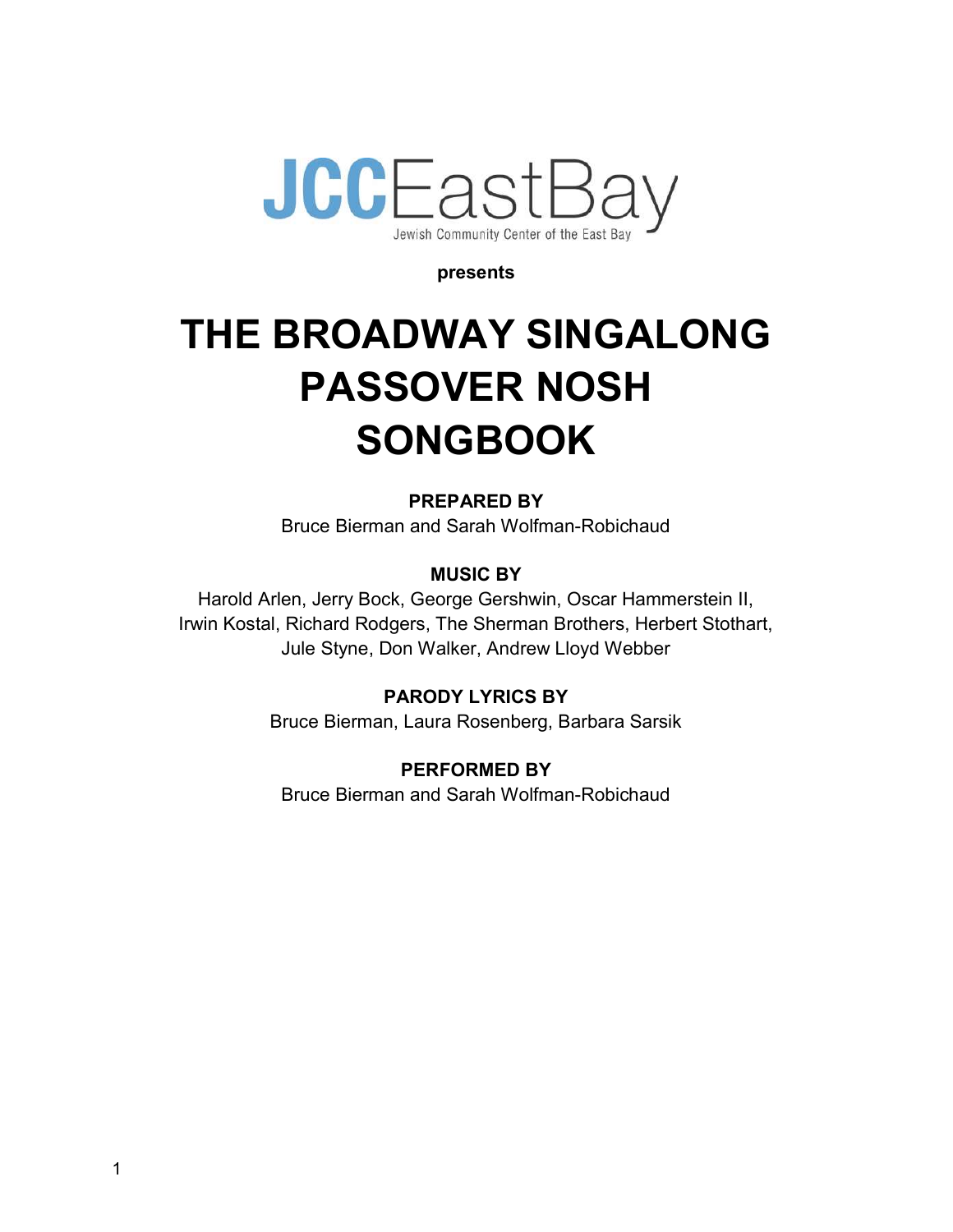## SEDER PRAYER

to the tune of "Sabbath Prayer" from Fiddler on the Roof © 2014 Bruce Bierman/Laura Rosenberg

May our story lift and inspire us. May it teach us how to be free.

May we come to find a promised land for you and me.

May we be like Moses and Aaron. May we be like Miriam the wise.

Open up our hearts, so we can hear the strangers' cries.

May our Seder not go on all night.

(Though they tried to kill us, we survived, let's eat.)

May it teach us to do what is right.

(May JCC serve ev'ry kind of Pesach treat.)

May we sing to celebrate freedom as we tell our tale once again.

May we always stand for justice and for peace.

O, hear our Seder prayer, Amen.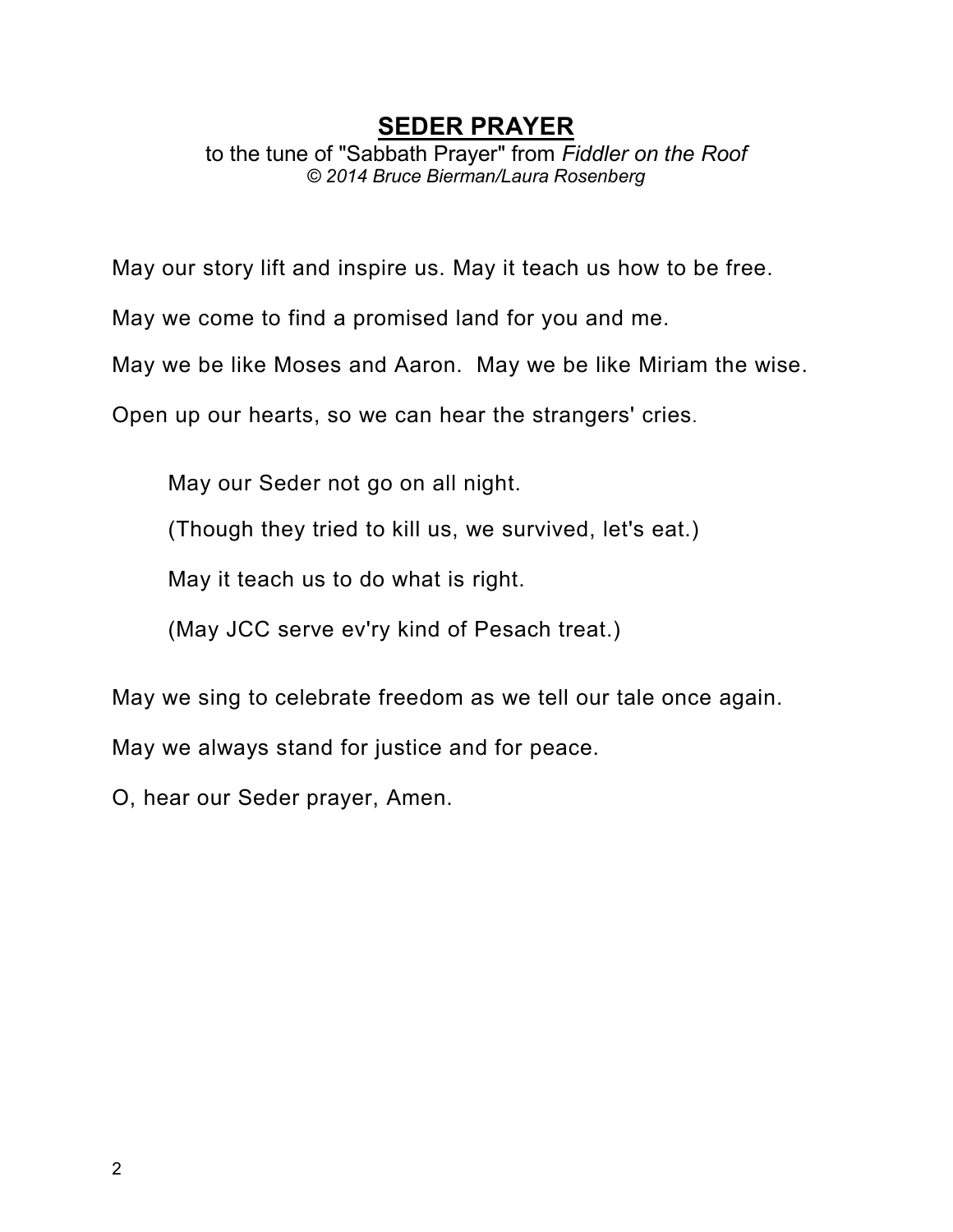#### MY PASSOVER THINGS

to the tune of "My Favorite Things" from The Sound of Music

Cleaning and cooking and so many dishes. Out with the hametz: no pasta, no knishes.

Fish that's gefilte'd, horseradish that stings.

These are a few of our Passover things.

Matzoh and karpas and chopped up haroset.

Shank bones and kiddish and Yiddish neuroses.

Tante who kvetches and uncle who sings.

These are a few of our Passover things.

Motzi and maror and trouble with Pharaohs.

Famines and locusts and slaves with wheelbarrows.

Matzoh balls floating and eggshells that cling.

These are a few of our Passover things.

When the plagues strike,

When the lice bite,

When we're feeling sad,

We simply remember our Passover things

And then we don't feel so bad.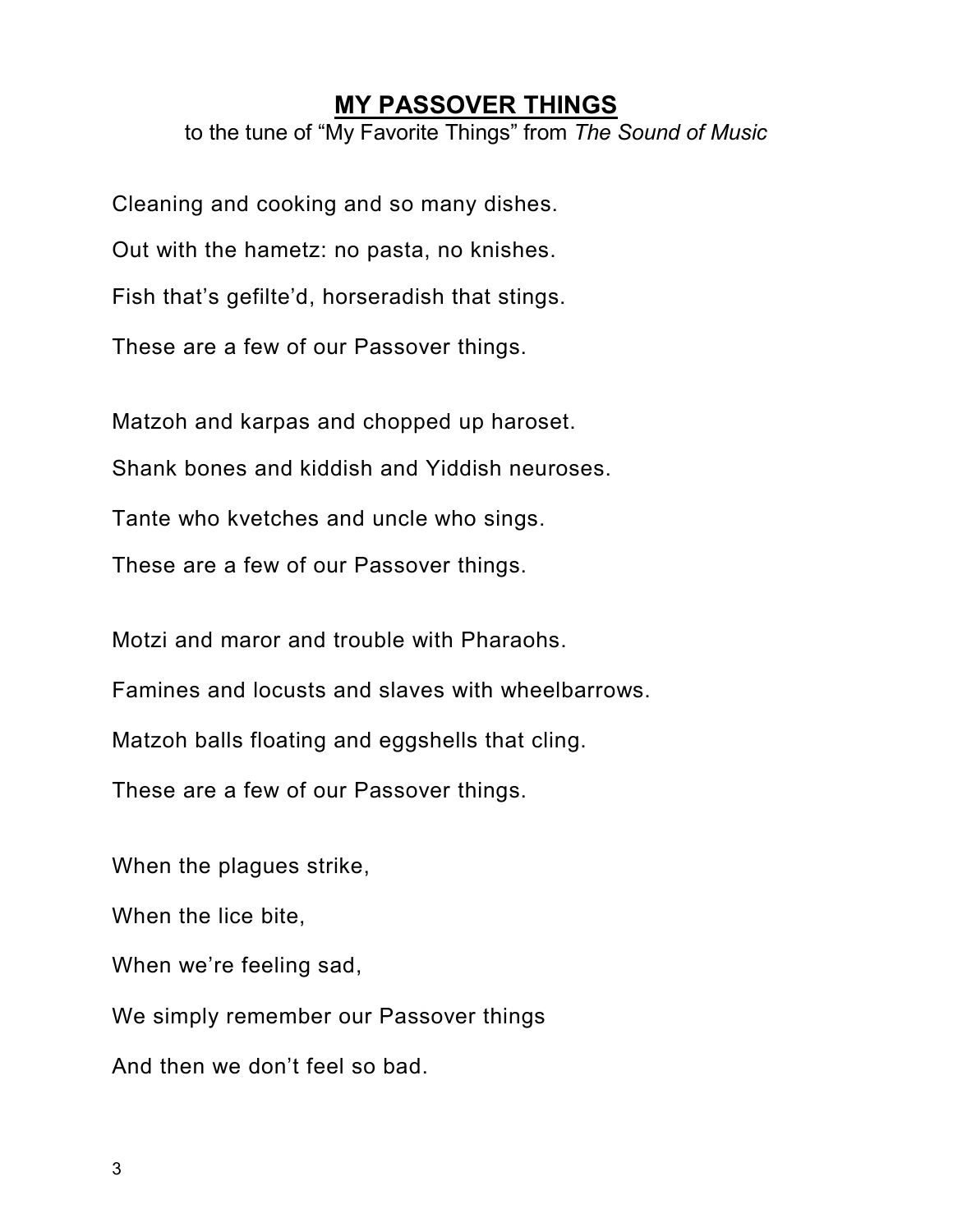## MANISCHEWITZ WINE

to the tune of "Music of the Night" from The Phantom of the Opera © 2009 Barbara Sarshik

Bordeaux, merlot, they are so delicious,

But they do not go with Pesach dishes.

Now it's time to savor a sweet nostalgic flavor.

So when we drink, there's just one bottom line:

Tonight we drink the Manischewitz wine!

Bless it, sip it when you're at your Seder.

Save the high-priced wine for sometime later.

There is no escape from a cup of concord grape.

Pour a big one for Elijah and recline.

Tonight he'll drink the Manischewitz wine!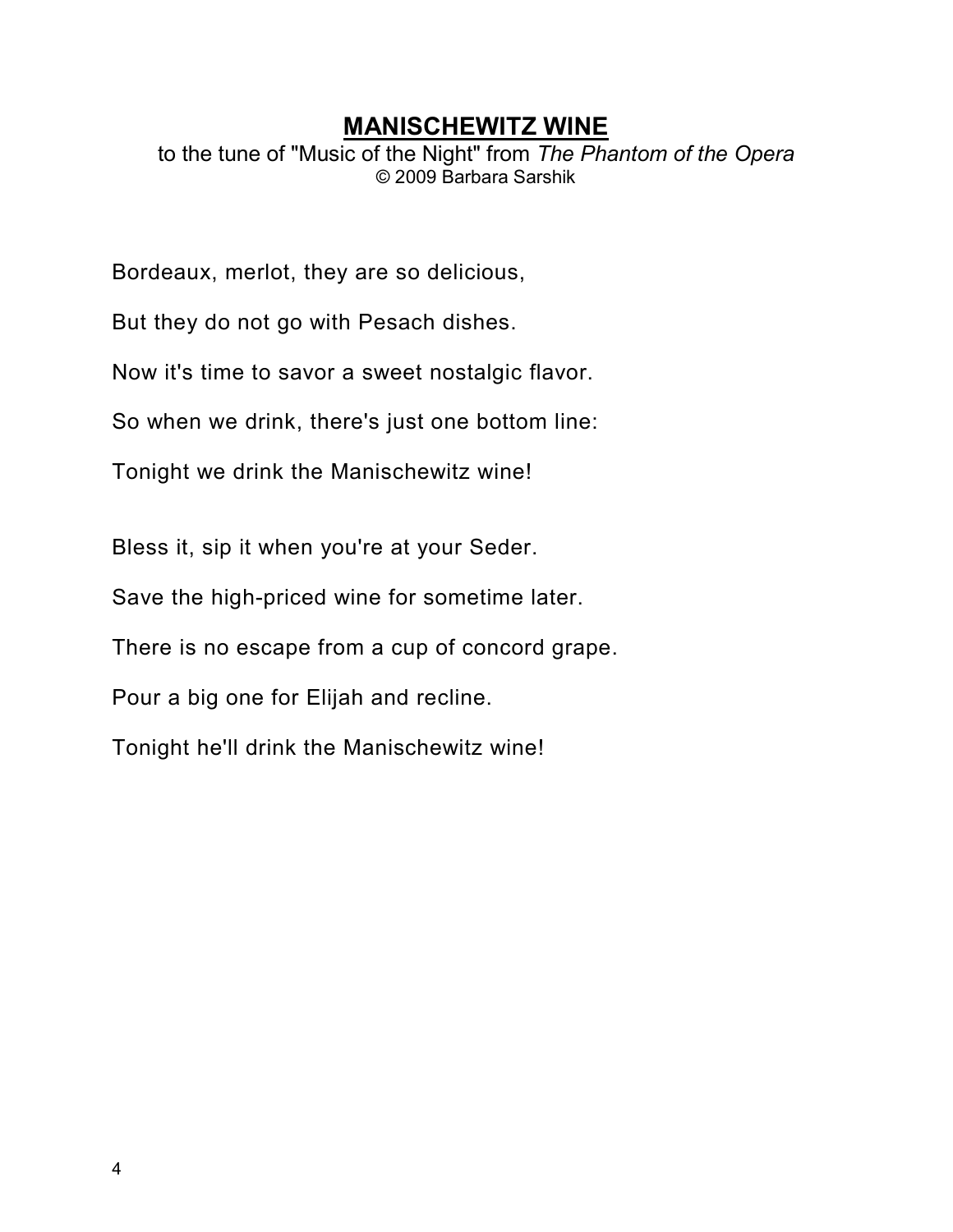## YOU MUST LET MY PEOPLE GO

to the tune of "If I Only Had a Brain" from The Wizard of Oz © 2009 Barbara Sarshik

I have come to tell you clearly, to let you know sincerely,

My people suffer so.

G-d has sent me to order: Stop the bricks and the mortar.

You must let my people go.

If you don't let them skedaddle you'll have some real sick cattle,

And frogs will bite your toes.

All the common folks and royals will be breaking out in boils.

You must let my people go.

Right now we're in a mess but this is just a phase.

G-d will bring the Hebrew people better days.

And, Pharaoh, you will change your ways.

You're afraid that the Egyptians will have some big conniptions If you change the status quo.

In the end, you'll have to do it so you might as well get to it. You must let my people go.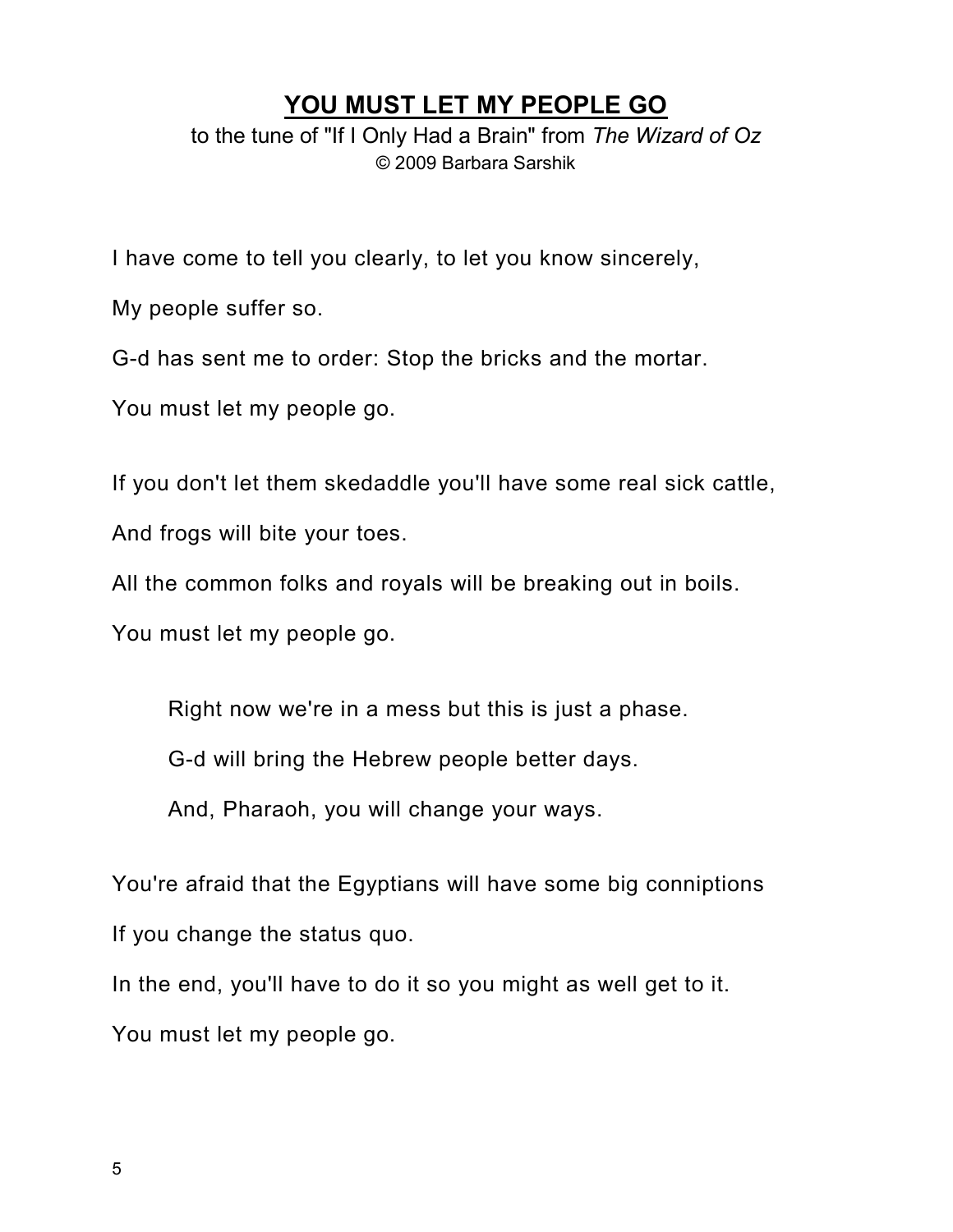MAHNISHTANAHHALAYHLAHHAZEHMIKOLHALAYLOT?

to the tune of "Supercalifragilisticexpialidocious" from Mary Poppins © 2008 Barbara Sarshik

CHORUS:

Mah nish-tanah ha-lahy-lah ha-zeh mi-kol ha-lay-loht!

See if you can sing it when each word is on a new note!

With an unexpected tune, the questions never sound rote.

Mah nish-tanah ha-lahy-lah ha-zeh mi-kol ha-lay-loht!

Um diddle liddle liddle, um diddle ay, Um diddle liddle liddle, um diddle ay.

There's a time when older kids complain they're too mature.

They do not want to chant the Mah Nishtanah any more.

But here is something you can do when older kids complain:

Try to chant the Mah Nishtanah to a new refrain.

#### **CHORUS**

Why on this night do we only eat unleavened bread?

Why do we eat bitter herbs when we like sweets instead?

Why do we dip two times on this Pesach when we dine?

Sitting at the Seder table, why do we recline?

#### CHORUS